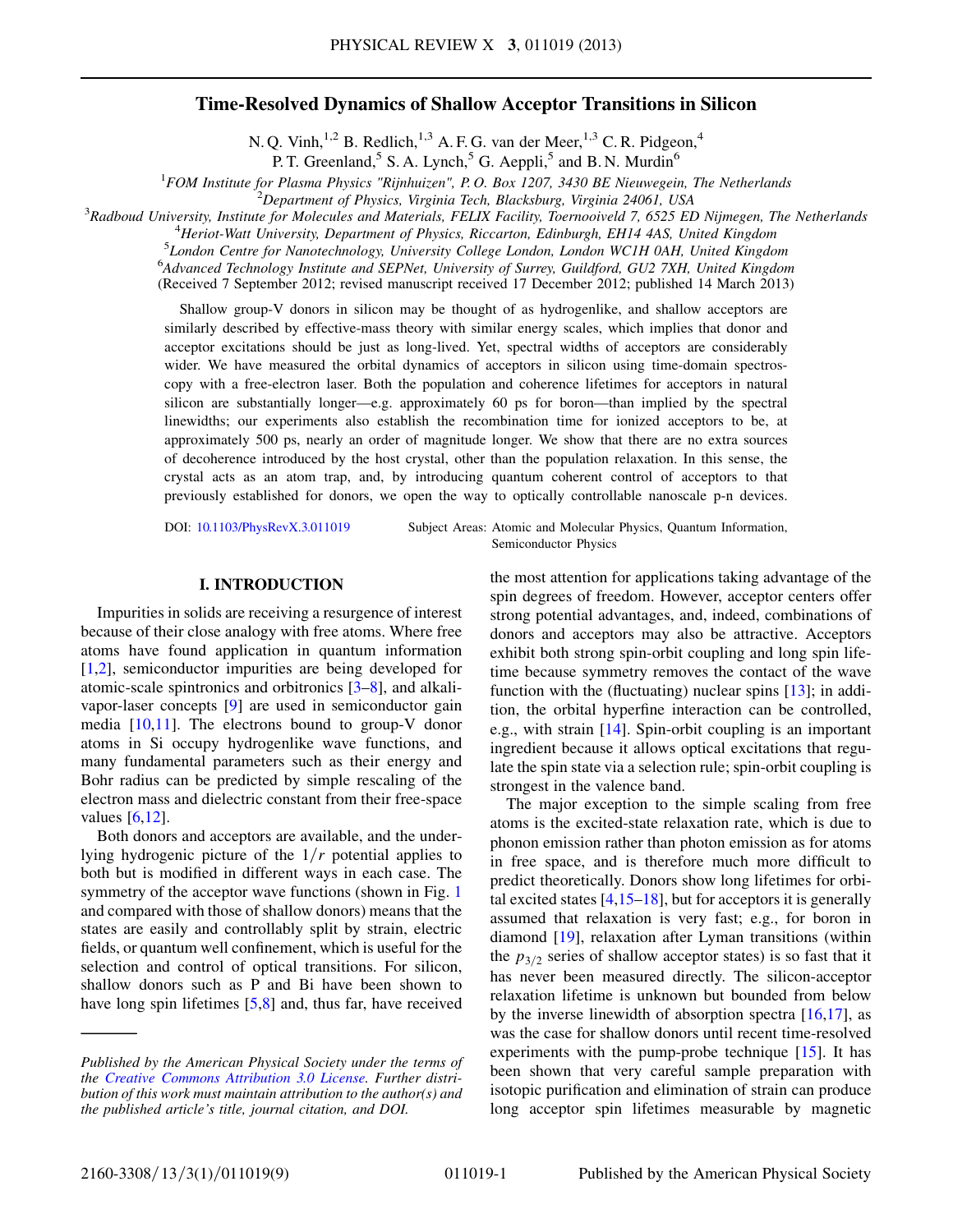<span id="page-1-0"></span>

FIG. 1. Schematic of the energy levels and optical transitions in Si:B shallow acceptors. The acceptors Si:Al and Si:Ga have similar spectra with different chemical shifts for the ground state (the absorption spectra for these three species are shown in Fig. [7](#page-6-0) below). The states are labeled with their symmetry from the  $T<sub>d</sub>$  group. The envelope functions for the lowest four states are shown (the surfaces are constant probability density surfaces that enclose 50% of the normalization). Each state is oriented relative to the cubic-crystal axes (indicated by the crystal-structure inset, which also illustrates the huge scale of the envelope functions relative to the lattice constant), and all are multiply degenerate. For each energy level, one of the cubic harmonics is shown. For comparison, the Si:P shallow donor wave functions are shown on the same scale; the dimensions are shown in nm. The picture shows that the boron excited-state wave functions are somewhat larger than the excited phosphorus states.

resonance spectroscopy [[20](#page-8-12)] and very sharp orbital transitions  $[16,17]$  $[16,17]$  $[16,17]$  $[16,17]$ , but the linewidths of the lowest energy transitions remain an order of magnitude wider than for donors [[17](#page-8-11)]. The main effect of random strain (or applied stress) is to remove the degeneracy of the light- and heavyhole bands, which splits the acceptor bound states and introduces inhomogeneous broadening. This effect is very important in frequency-domain spin resonance [\[20\]](#page-8-12) and spectroscopy of orbital transitions  $[16,17]$  $[16,17]$  $[16,17]$  $[16,17]$ , but, in the time domain, we eliminate all contributions to the inhomogeneous broadening (except those derived from different lifetimes associated with different local defect environments).

Effective-mass calculations of the wave functions have been shown to be useful in predicting that donor dynamics and experiments on P and As in silicon are consistent with single-phonon emission  $[4,15]$  $[4,15]$  $[4,15]$ , though the established theoretical picture involves cascade relaxation via intermediate, very short-lived, dark states [\[10](#page-8-2)[,18\]](#page-8-8). In this paper, we investigate, using time-domain spectroscopy with a free-electron laser, the orbital relaxation and dephasing in acceptors B, Al, and Ga, and the donor Sb. Our measured decay rates for a variety of transitions, and those previously measured for P and As  $[4,15]$  $[4,15]$ , seem to scale simply with the phonon density of states, consistent with direct phonon relaxation to the ground state. In addition, these decay rates lead us to speculate that engineering the phonon density of states in nanostructures [\[21\]](#page-8-13) offers the possibility of making the excited-state lifetimes much longer, with a

maximum then determined by the radiative lifetime which is theoretically in the  $ns-\mu s$  range.

#### II. EXPERIMENTAL PROCEDURE

To perform the time-resolved, energy-relaxation experiments, we used a ''null method'' variant of the standard pump-probe geometry, in which a third beam is used as a reference to balance out shot noise and drift [[22](#page-8-14)–[24\]](#page-8-15). Figure [2](#page-1-1) is a schematic diagram of our experiment.

The free-electron laser, FELIX, in Nieuwegein (Netherlands), provided the required intense, picosecond pulses in the terahertz region of interest [[22](#page-8-14)]. The laser pulses came in bursts of duration  $7 \mu s$  and repetition rate 5 Hz. Each burst contained a train of micropulses of approximately 10 ps duration and 25 MHz repetition rate. The laser is easily and continuously tunable, and its center wavelength was tuned to the absorption line in

<span id="page-1-1"></span>

FIG. 2. The apparatus.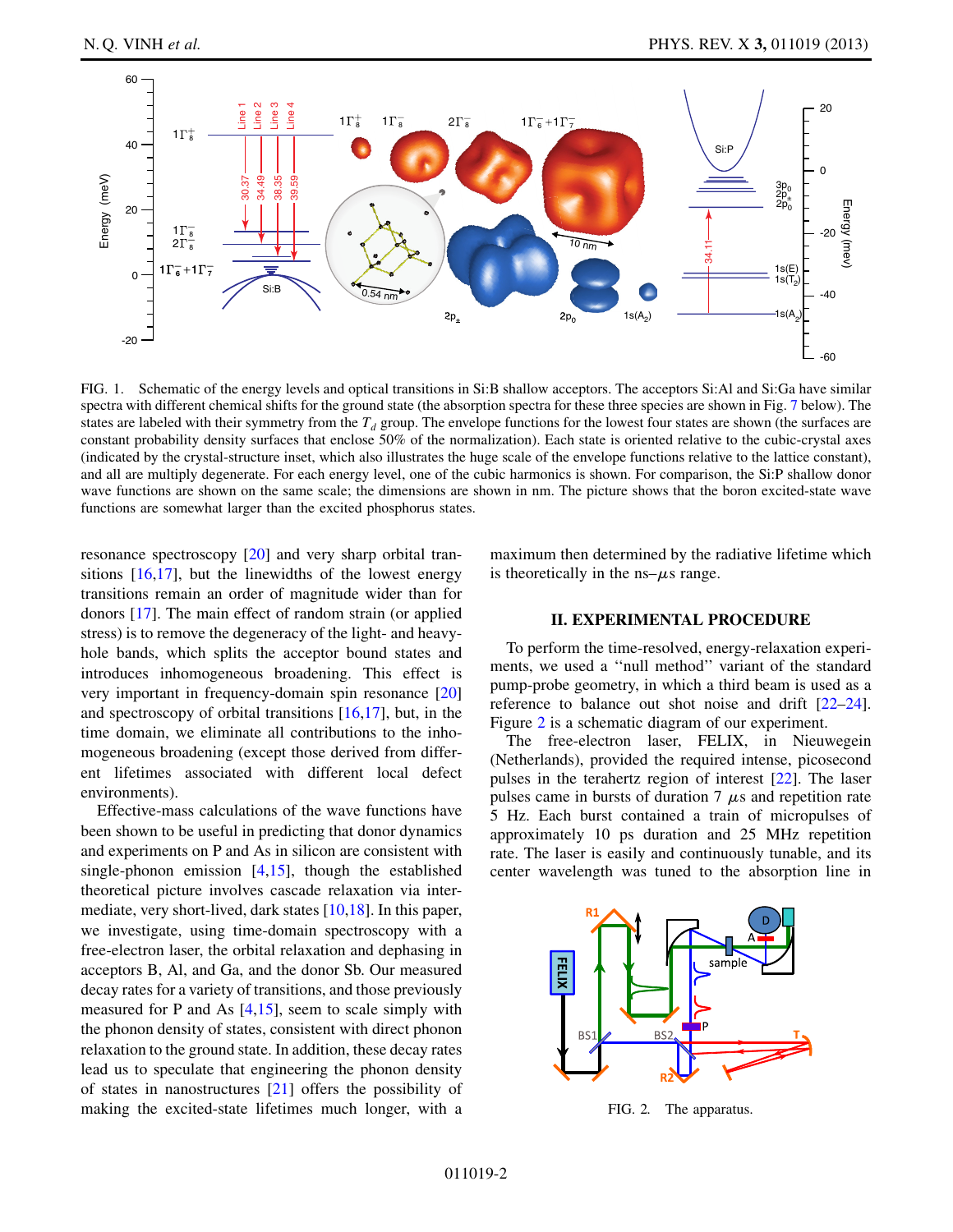each case. The pulses are approximately bandwidth limited with a Gaussian profile, and the pulse duration, which is controllable, was chosen to be approximately 10 ps (corresponding to a spectral width of about 0.5% at a photon energy of 30 meV). We split the laser beam into two parts using a polypropylene pellicle beam splitter (BS1). The transmitted beam—the pump (green) traveled down an optical path with controllable length (R1) to provide a variable arrival time. The probe beam was further split into two identical, collinear pulses separated in time by half of the micropulse repetition time: 20 ns. This splitting was achieved with a second beam splitter (BS2), a second fixed retroreflector (R2)—which inverted the beam spatially—and a long inverting telescope arrangement (T) with magnification of 1. This arrangement ensured that both beams undergo one reflection and one transmission from BS2 (so the intensities were exactly matched) and that any pulse-to-pulse fluctuations in the spatial profile were also matched (the main differences being due to different scattering by differing mirror imperfections and a small uncompensated divergence in the short, fixed path; these differences were several orders of magnitude smaller than the pulse-to-pulse fluctuations). The first of these two pulses acted as the probe (blue), and it arrived at the sample within the range of arrival times of the pump. The second pulse arrived long after the pump, at a time much greater than any of the relaxation or recombination times under investigation, and it acted as a reference (red). The spatially separated pump and probe and reference beams were reflected from a large, goldcoated, off-axis parabolic mirror to a focus on the sample, which was held in vacuum on the cold finger of a heliumflow cryostat with polypropylene film windows. The focused laser-beam spot size was measured (by investigating passage through a variety of fixed-diameter apertures) to be 4.5 mm (the aperture diameter admitting half the power). The angular separation of the beams at the sample was about 5°. The emerging pump and probe and reference beams were collected on a second off-axis parabolic mirror and collimated before refocusing on the detector (refocusing mirror not shown in Fig. [2\)](#page-1-1).

To minimize the effects of water-vapor absorption in the atmosphere, all beams were transported in vacuum or in a dry-nitrogen filled tank, from which they exited via a polypropylene window. The focusing mirror, cryostat, and detector were outside the tank in a dry-nitrogen purged tent, with an approximately 40 cm path from the window to the sample and the same from the sample to the detector.

The micropulses had energy up to  $\sim$ 1  $\mu$ J measured<br>th a calibrated pyroelectric power meter. The intensity with a calibrated pyroelectric power meter. The intensity of the beams was independently controlled by sets of calibrated wire-grid attenuators (not shown). The electric-field polarization of the laser beam was always linear. In the case of the pump, the polarization was vertical, while in the case of the probe and reference beams, it was rotated by  $90^\circ$  to horizontal by a polarization rotator consisting of three mirrors (P). An analyzer polarizer (A) consisting of a freestanding wire mesh was placed before the detector (D) in order to eliminate scattered pump light entering the detector.

In all experiments, the detector used was a liquid-helium cooled Ge:Ga detector. The detector was biased alternately forwards and backwards at a frequency of 25 MHz with a phase-locked circuit so that the probe arrived during forward-bias conditions and the (identical) reference arrived during reverse bias. The response time of the amplifier circuit was designed to lie between the pulse repetition time of 40 ns and the burst duration of 7  $\mu$ s, so the detector gave a response of zero while the probe and reference were balanced. The effect of the pump pulse was to reduce the absorption of the probe (depending on the delay between them); this effect unbalanced the detector, and a response was produced. The signals measured were therefore all averaged over the burst and further boxcar averaged over several (usually five) macropulses. To extract the dynamics, the change in absorption was measured as a function of the time delay between the pump and the probe. In all cases described below, scans (of delay, intensity, etc.) were repeated and averaged.

To investigate the importance of heating effects, we also used a pulse-slicing technique to switch out an individual micropulse from each burst. In this case, a semiconductor (silicon) slab and retroreflector were inserted into the beam upstream of BS1. The slab was transparent to the THz light from FELIX, but when the slab was illuminated with a synchronized Nd:YAG laser pulse, it became highly reflective; any part of the beam that was between the mirror and slab at the instant the YAG pulse hit was reflected out (and the other pulses were rejected). We arranged for a single FELIX pulse to be reflected out, directed through the sample, and we repeated the experiments. Apart from the need for much longer acquisition times, no changes in the measured lifetimes were observed. All data shown in this paper were taken with the full macropulse.

To measure the dephasing time for coherent states, we used the photon-echo technique [[4\]](#page-7-5), which is the orbital equivalent of the microwave-spin echo used in nuclear magnetic resonance (NMR). The setup was the same as for the pump-probe experiment, Fig. [2,](#page-1-1) except that the reference arm was removed (BS2 was replaced by a mirror). The polarization rotator P was set so that the beams were all vertically polarized, and the attenuators were set so that the second pulse was about 4 times more intense than the first (i.e., the electric field was twice as much). No attempt was made to calibrate the absolute pulse amplitude because echoes are produced for almost any value nevertheless, we will refer to the first pulse as the " $\pi/2$ " pulse, and to the second, the " $\pi$ " pulse. The detector was translated to detect the emission of the echo, which appears in the phase-matching direction  $2\mathbf{k}_2 - \mathbf{k}_1$ , where  $\mathbf{k}_1$  and  $\mathbf{k}_2$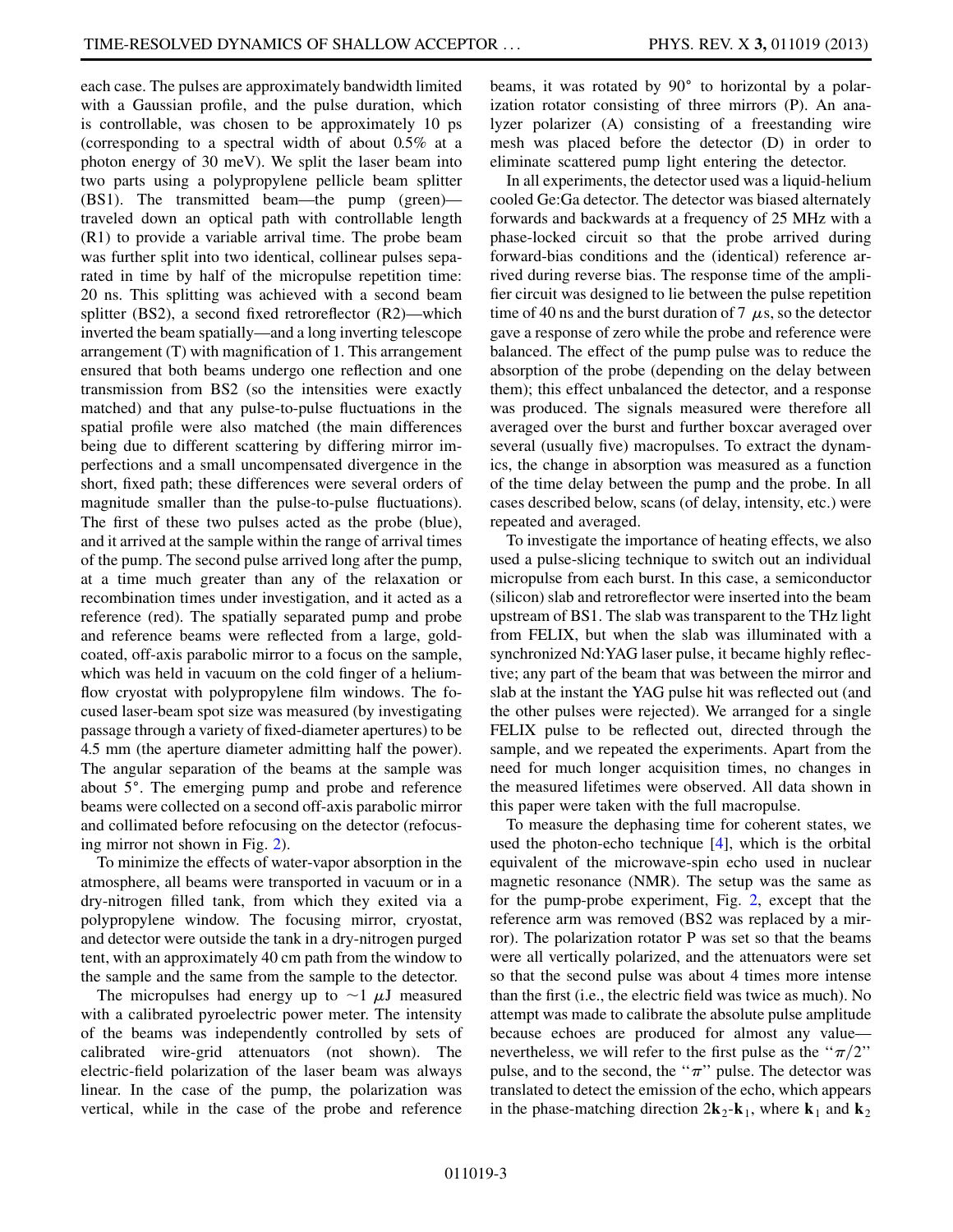are the propagation directions of the first and second pulses, respectively. In this direction, significant light was only detected when both laser beams were present; i.e., negligible light was detected with either one of the laser beams blocked. With such a setup, it has previously been shown [\[4](#page-7-5)] that the light detected is proportional to the square of the coherent polarization remaining in the sample at the echo emission time, which is 2t after the coherence is first created by the first laser pulse, where  $t$  is the time delay between the pulses. The signal therefore decays with time constant  $T_2/4$ , where  $T_2$  is the phase-coherence lifetime.

We investigated two boron-doped samples, produced using different growth methods: float-zone (Fz) and Czochralski (Cz) growths. The Cz wafer had a thickness of 200  $\mu$ m doped with B to yield a room-temperature resistivity of  $\rho = 5$  Ωcm, which corresponds to an acceptor density of approximately  $2.7 \times 10^{15}$  cm<sup>-3</sup>. The Fz sample was 3 mm thick, cut from a single Fz-Si crystal doped with B having  $\rho$  between 75 and 125  $\Omega$ cm (approximately  $1.3 \times 10^{14}$  cm<sup>-3</sup>). The Al-, Ga-, and Sb-doped samples were cut from single Cz-Si crystals of 5  $\Omega$ cm with a thickness of 500  $\mu$ m. No special polishing was found to be necessary, given that the wavelengths used are several tens of microns and sample roughness is usually found to be beneficial in reducing Fabry-Perot effects, equivalent to multiple reflected pulses in the time domain.

#### III. RATE-EQUATION MODEL

To explain the dynamics, we use a rate-equation model, previously developed for shallow donors in silicon [[15\]](#page-8-7). At its simplest, this model includes transitions between three levels: the ground state, the excited state (being pumped by the laser pulse), and the continuum of traveling wave states at higher energies (in this case, the valence band). In this way, the rate-equation model takes account of both the photo-pumping and subsequent relaxation back to the ground state, and the photoionization of holes from the excited state into the continuum and subsequent recombination with the ionized acceptors. The rate equations are

<span id="page-3-0"></span>
$$
\frac{dp_g}{dt} = \frac{p_x}{T_1} + \frac{1}{T_{\text{recom}}^{\text{GS}}} p^2,
$$
\n
$$
\frac{dp_x}{dt} = -\frac{p_x}{T_1} + \frac{1}{T_{\text{recom}}^{\text{EX}}} p^2,
$$
\n
$$
\frac{dp}{dt} = -\left[\frac{1}{T_{\text{recom}}^{\text{GS}}} + \frac{1}{T_{\text{recom}}^{\text{EX}}}\right] p^2,
$$
\n(1)

where  $p_g$  and  $p_x$  are the dimensionless occupation probabilities of the acceptor-center ground states and excited states, respectively. The probability of holes occupying the valence band is  $p$ , which, by charge conservation, is equal to the probability of acceptor ionization, and  $p + p_g + p_x = 1$ . The relaxation rate from the excited state to the ground state is  $1/T_1$ . The recombination yield is proportional to the product of the numbers of free holes and ionized acceptors (i.e., to  $p^2$ ), and  $1/T_{\text{recom}}^{\text{GS}}$ and  $1/T_{\text{recom}}^{\text{EX}}$  are the recombination probabilities per unit time of free holes into the ground and excited states, respectively.

In the experiment, the pump produces initial populations  $p_{g0}, p_{x0}$ , and  $p_0$  (for the ground state, excited state, and ion and free-hole occupation probabilities). The probe photons can produce absorption by atoms in their ground state and stimulated emission by atoms in their excited state, with the same cross section. The net absorption is therefore proportional to the difference in the excited- and groundstate populations, and the measured-probe absorption is proportional to  $p_g(t) - p_x(t)$ . Equations ([1\)](#page-3-0) can be solved analytically to give

<span id="page-3-1"></span>
$$
p_g(t) - p_x(t) = p_{g0} + p_{x0}[1 - 2e^{-\gamma t}] + p_0[a(t) - 2b(t)],
$$
\n(2)

where  $\gamma = 1/T_1$  and

$$
a(t) = \left(\frac{t}{t + t_R}\right),
$$
  
\n
$$
b(t) = \left(\frac{T_{\text{recom}}^{\text{tot}}}{T_{\text{recom}}^{\text{EX}}}\right) \{a(t) + e^{-\gamma t} - 1
$$
  
\n
$$
+ \gamma t_R e^{-\gamma (t + t_R)} [E_1(-\gamma t_R) - E_1(-\gamma (t + t_R))]].
$$

In this treatment,  $E_1(z)$  is the exponential integral  $\int_{z}^{\infty} \frac{e^{-t}}{t} dt$ ,<br>the initial ion recombination time is  $t_0 = T^{\text{tot}}$  ( $r_0$  and the initial ion recombination time is  $t_R = T_{\text{recon}}^{\text{tot}}/p_0$ , and  $T/T^{\text{tot}} = T/T^{\text{GS}} + T/T^{\text{EX}}$  It is clear that Rydberg- $1/T_{\text{recom}}^{\text{tot}} = 1/T_{\text{recom}}^{\text{GS}} + 1/T_{\text{recom}}^{\text{EX}}$ . It is clear that Rydberg-<br>state relaxation, the second term in (2), gives rise to exstate relaxation, the second term in ([2](#page-3-1)), gives rise to exponential components in the transient absorption with lifetime  $T_1$ . Recombination, which follows multiphoton ionization and is produced by the third term in Eq. ([2\)](#page-3-1), gives rise to reciprocal decay (i.e., of the form  $1/y =$  $t/T_{\text{recom}}^{\text{tot}} + 1/y_0$ ) characterized by a time scale  $T_{\text{recom}}^{\text{tot}}$ .<br>The model can be extended to include intermed

The model can be extended to include intermediate states if they are important. In the limit that ionization is negligible and relaxation to an intermediate state is dominant, we have

$$
\frac{dp_g}{dt} = \frac{p_i}{T_g}, \quad \frac{dp_i}{dt} = -\frac{p_i}{T_g} + \frac{p_x}{T_1}, \quad \frac{dp_x}{dt} = -\frac{p_x}{T_1}, \tag{3}
$$

where  $p_i$  is the population of the intermediate state (or states) and  $T_g$  is the relaxation time associated with refilling the ground state (and  $T_1$  is the relaxation time of the excited state as before, but now associated with transitions to the intermediate state). The solution (assuming  $T_1 \neq T_g$ ) is

<span id="page-3-2"></span>
$$
p_g(t) - p_x(t) = 1 - \frac{p_{x0}}{T_g - T_1} [T_g \exp(-t/T_g) + (T_g - 2T_1) \exp(-t/T_1)].
$$
 (4)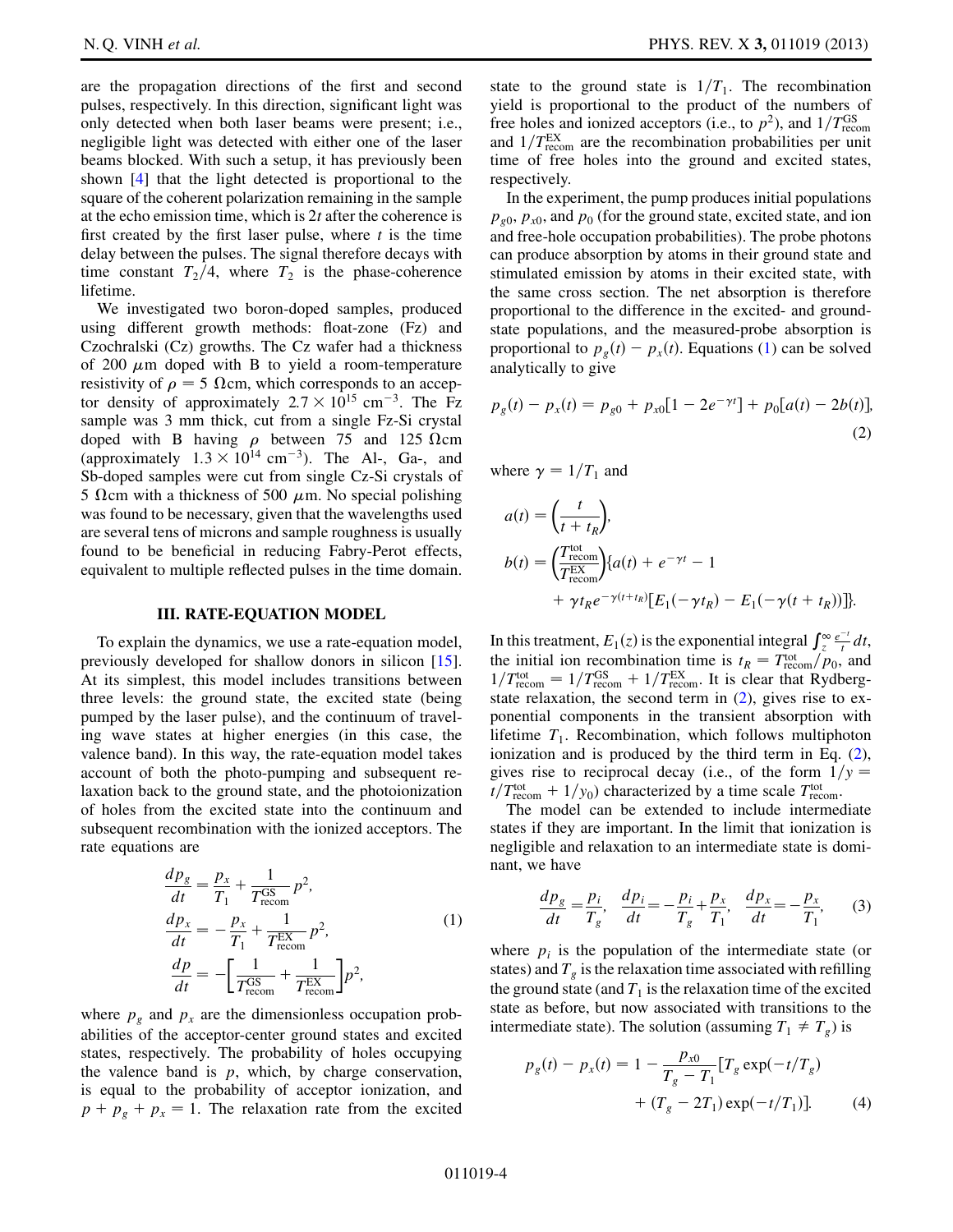If  $T_1 \gg T_g$ , then  $p_g - p_x \approx 1 - 2p_{x0} \exp(-t/T_1);$ i.e., only the slower process is measurable. However, if  $T_1 \ll T_g$ , then  $p_g - p_x \approx 1 - p_{x0} [\exp(-t/T_g) +$  $exp(-t/T_1)$ ; i.e., the transient absorption experiment is equally sensitive to both the emptying of the excited state and the refilling of the ground state.

## IV. RESULTS

For acceptor centers in silicon, there are four main optical transitions which dominate the spectrum. The states are labeled according to their symmetry  $[12,16,17,25]$  $[12,16,17,25]$  $[12,16,17,25]$  $[12,16,17,25]$  $[12,16,17,25]$  $[12,16,17,25]$  $[12,16,17,25]$  $[12,16,17,25]$  $[12,16,17,25]$ , as shown in Fig. [1](#page-1-0) (spectra are shown in Fig. [7](#page-6-0) below). Figure [3](#page-4-0) shows the measured transient transmission for line 1 at 30.37 meV of a Si:B sample with different pump fluences (on both log-linear and reciprocal-linear axes, for reasons that will become clear in the discussion below). At low pumping powers, the decay of Fig. [3](#page-4-0) has two components. At higher pumping power, the fast component disappears, but the slow component remains. The results for the Cz sample are similar. This is in strong contrast to the many-electron situation for quantum dots, where increasing the intensity introduces faster electron-electron processes.

For many other acceptor transitions, e.g., other Si:B lines, and the Si:Al transition line 1 at 54.89 meV [the latter is shown in Fig.  $4(a)$ ], the situation is similar; they also have two components, and again the fast component

<span id="page-4-0"></span>

<span id="page-4-3"></span>FIG. 3. Pump-probe transients for Si:B line 1. (a) The change in probe transmission induced by the pump as a function of the time delay between pump and probe pulses, observed in the Fz Si:B sample at 5 K with photon energy of 30.37 meV. The rise of the leading edge indicates the pulse duration, which was approximately 10 ps. The lowest pump pulse energy (2.7 nJ) corresponds to a focused photon fluence of  $\approx 1.2 \times$  $10^{17}$  photons m<sup>-2</sup>. Also shown are fits using a doubleexponential decay. (b) The same data as in (a) for 20.6 nJ but plotting the reciprocal of the transmission. The same fitted double-exponential decay from (a) is shown (blue line), along with a reciprocal decay fit (red line). We do not provide the parameters that determine the ordinate scale for either fit because that axis is in arbitrary units.



<span id="page-4-1"></span>FIG. 4. Same as Fig. [3\(a\)](#page-4-3) for Si:Al and Si:Ga samples at 5 K. (a) Optical transition line 1 for Si:Al, and (b) optical transition line 1 for Si:Ga.

disappears at higher pumping powers. Line 1 at 58.24 meV for the Ga-doped Si sample  $[Fig. 4(b)]$  $[Fig. 4(b)]$  is different. There is only a single, fast component whose decay rate is below the resolution determined by the pulse duration (this lower limit is approximately 10 ps), and unlike the other acceptors, no slow component of the decay appeared when the pulse energy was raised.

We also report similar experiments on the donor species Sb (Fig. [5\)](#page-4-2), to augment previous data for the lifetimes for P and As [[15](#page-8-7)]. As for the other donors, we observe a singlecomponent decay.

For the data of Fig.  $3(a)$ , we see that a fit with an exponential decay [i.e., of the form  $exp(-\gamma t)$  according to Eqs.  $(2)$  $(2)$  $(2)$  or  $(4)$  $(4)$  $(4)$ ] adequately describes the initial fast component, but Fig.  $3(b)$  shows that the slow component seems to imply a reciprocal decay [i.e., of the form  $1/y =$  $t/T_{\text{recom}}^{\text{tot}} + 1/y_0$  according to Eq. ([2\)](#page-3-1)]. Figure [3\(b\)](#page-4-3) shows<br>an example comparison of the fits for the long component an example comparison of the fits for the long component, and the r.m.s. residual for the exponential fit is just over

<span id="page-4-2"></span>

FIG. 5. Same as Fig. [3](#page-4-0) for the  $1s - 2p_0$  transition in Si:Sb at 5 K. Also shown are fits using a single-component decay (unlike the acceptors which have two-component decays).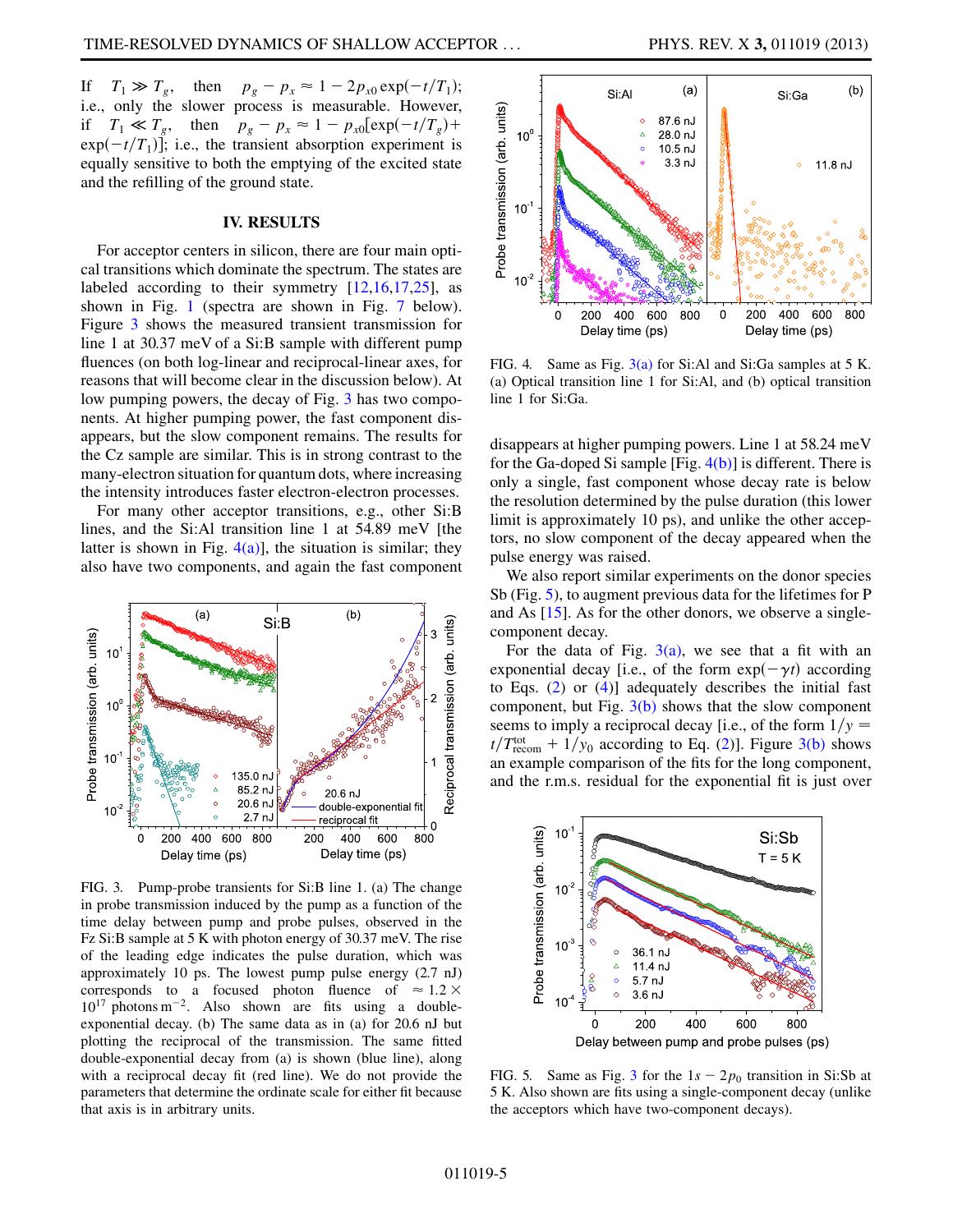double that for the reciprocal fit. We conclude that the fast component observed at low intensity is due to a relaxation process, while the slow component observed at high intensity is due to the recombination. In contrast, for the donor centers in silicon  $[15]$ , the ionization caused by multiphoton absorption during pumping is unimportant, meaning that the photoionization cross section for the excited states is much lower than for those associated with acceptor centers.

We used exponential fits to the fast components (most prominent at low intensity) and reciprocal fits to the slow components (dominating at high intensity). For the Si:B line 1, our fits yield time constants for the relaxation of  $57 \pm 10$  ps and for the recombination  $T_{\text{recom}}^{\text{tot}} = 440$  ps  $\pm$ <br>10% and higher-energy transitions (lines 2, 3, and 4) have 10%, and higher-energy transitions (lines 2, 3, and 4) have successively reduced relaxation time but similar  $T_{\text{recom}}^{\text{tot}}$ . For Si:Al line 1, which is at higher transition energies, we find a relaxation time of  $33 \pm 5$  ps and  $T_{\text{recom}}^{\text{tot}} = 250$  ps  $\pm$ <br>10% Continuing this trend to higher energies the Si:Ga 10%. Continuing this trend to higher energies, the Si:Ga sample line 1 and line 2 of the Si:Al sample exhibit a decay time below the resolution determined by the pulse duration (and unlike the other transitions, no slow component of the decay appeared when the pulse energy was raised). We do not provide the parameters that determine the ordinate scale (e.g.,  $y_0$ ) for any fit because the transmission axis is in arbitrary units.

The photon-echo experiment results for the Si:B transition line 1 are shown in Fig. [6.](#page-5-0) As mentioned above, the echo signal as a function of the delay, t, between the  $\pi/2$ and  $\pi$  pulses decays exponentially with time constant  $T_2/4$ , and the resulting  $T_2$  was 69 ps. The error from a least-squares fit was 2 ps. For all other transitions investigated, the pulse duration was longer than the upper limit for the time constant given by  $T_1/2$  (for lines that are homogeneously broadened with no sources of dephasing other than the population decay,  $T_2 = 2T_1$ ), so we were not able to verify whether or not additional sources of

<span id="page-5-0"></span>

FIG. 6. Photon echo for Si:B transition line 1. The abscissa is the time between the  $\pi/2$  and  $\pi$  pulses. The inset shows a schematic of the beam geometry.

dephasing are important in any other cases. For the data of Fig. [6](#page-5-0), the rise time is 7 ps.

# V. DISCUSSION

The photon-echo result for  $T_2$  in line 1 for Si:B is very similar to the population relaxation time measured from the pump-probe experiment (within the errors of the exponential fit). We conclude that the time measured is  $T_1$ , the emptying time of the excited state, and that, as for donors [\[4](#page-7-5)], the silicon crystal acts analogously to an ''atom trap'' in the sense that it adds no extra sources of decoherence other than the population decay. It seems reasonable to suppose that the same is true of other lines and other acceptors (and donors), so long as the sample temperature and photoexcited electron density are comparable (because phonons and itinerant electrons would be the sources of homogeneous broadening). There is an optically dark, Raman-allowed state 23 meV above the ground state [\[12\]](#page-8-4) (i.e., below all of the optically allowed excited states). If relaxation is via a cascade through this state, it must be extremely short-lived.

Figure [7](#page-6-0) shows the measured decay times of the fast component as a function of photon energy for the Si:B, Si:Al, and Si:Ga samples. Superposed are the absorption spectra as measured by Fourier transform infrared spectroscopy (FTIR) with a resolution of 0.02 meV.

To understand the origin of the population relaxation of the acceptor centers in silicon, we first consider the possibility of direct relaxation from the excited state to the ground state by emission of a single phonon. Following [\[26\]](#page-8-17), an approximate expression for the acoustical phonon emission rate via the deformation potential, at zero temperature, is

$$
W = \frac{\pi E_1^2 \omega}{\rho c_s^2} |\langle f| \exp(i\mathbf{q}.\mathbf{r}|i\rangle|^2 g(\hbar \omega), \tag{5}
$$

<span id="page-5-1"></span>where  $\omega$ , **q** are the phonon frequency and wave vector,  $g(h\omega)$  is the density of phonon states, and  $E_1, c_s$ , and  $\rho$  are, respectively, the deformation potential, the speed of sound, and the mass density of Si. The one-phonon density of states in silicon  $[27]$  is shown in Fig. [7\(d\).](#page-6-1) The result of Eq. [\(5\)](#page-5-1) for boron in the case of  $2\Gamma_8^-$  to  $1\Gamma_8^+$ , i.e., line 1, produces  $2\pi/W = 90$  ps, which is in reasonable agree-<br>ment with the experiment. As can be seen from Fig. 7(a) ment with the experiment. As can be seen from Fig.  $7(a)$ , the lifetime monotonically decreases as the frequency increases, which is in agreement with the approximation of Eq.  $(5)$  $(5)$ , so long as the matrix element does not vary dramatically from transition to transition. The shortest lifetimes on Fig. [7](#page-6-0) are clearly associated with the highest density of phonon states corresponding to the TO phonon band, while the longest lifetimes are associated with the smallest density of phonon states corresponding to the tail of the LA band, as shown in Fig. [8.](#page-6-2) Thus, it appears that our data for the bound-to-bound relaxation decay are consistent with single-phonon emission without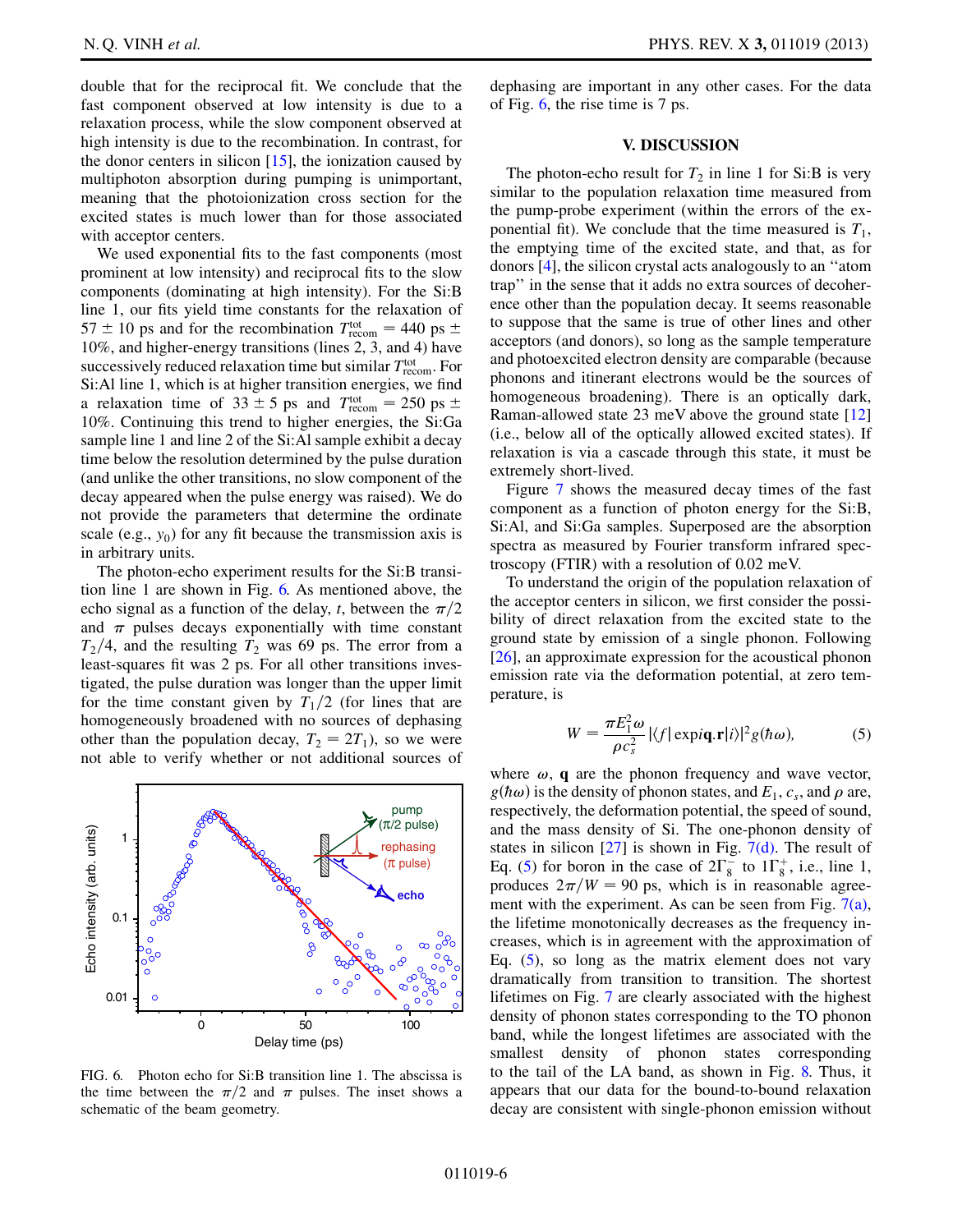<span id="page-6-0"></span>

<span id="page-6-1"></span>FIG. 7. Spectral dependence of acceptor population decay. (a) The absorption spectrum for B-doped Si at 5 K, measured by FTIR spectroscopy with 0.02 meV resolution (right axis). The decay time of the indicated transitions at low laser power, determined from pump-probe transients (such as those in Fig. [3](#page-4-0)) are shown by the solid symbols (left axis). (b) The corresponding results for Si:Al. (c) The corresponding results for Si:Ga. (d) The one-phonon density of states (DOS), including longitudinal-optical (LO), longitudinal-acoustic (LA), and transverse-optical (TO) phonon modes of silicon, which determines the phonon-emission decay rate at low temperatures (taken from Ref. [\[27\]](#page-8-18)).

intermediate states. A similar trend with density of phonon states at the ground-state binding energy explains the variation in bound-free recombination rates, and we suppose that they, too, are determined by single-phonon emission from the continuum to the ground state.

The situation with donors is more complex, and there are a number of theoretical studies of the relaxation that have indicated that the dominant relaxation pathway is via intermediate dark states—the valley-orbit split components of the ground state [[10,](#page-8-2)[18](#page-8-8)]. Along with the acceptor transitions, Fig. [8](#page-6-2) also shows the measured rates from timeresolved experiments for donor transitions, which also appear to follow the one-phonon density of states, but with a proportionality constant that is about 4 times

<span id="page-6-2"></span>

FIG. 8. Universal relationship between population decay and one-phonon density of states. The phonon DOS is from Fig. [7\(d\)](#page-6-1) and given in units of inverse frequency [[27](#page-8-18)]. The decay rates,  $1/T_1$ , at 5 K are shown for the acceptors from Fig. [7,](#page-6-0) along with donors—phosphorus and arsenic from Ref [[15](#page-8-7)] and antimony from Fig. [5.](#page-4-2) Two acceptor transitions are near the TO phonon band and have very fast decays at the limit of our resolution. The lines shown are guides to the eye with slope of 1 (i.e., proportional relationships).

smaller. Included among the donor data are the lifetimes for P and As previously reported [\[15\]](#page-8-7) and our new results for Sb. Clearly, the fact that the relaxation transitions follow a simple relationship irrespective of the starting state suggests that, to within experimental error, the precise details of the envelope wave function are not important. However, the density of final states plays a role: While the final state of the decay for shallow donors in silicon is twofold degenerate on account of spin, shallow-acceptor ground states show fourfold degeneracy.

For a simple two-level exponential population decay with decay constant  $T_1$ , the Fourier transform produces a Lorentzian line with full width at half maximum of  $2\pi\Delta\nu_{\text{FWHM}} = 1/T_1$ . Natural silicon samples exhibit<br>strong inhomogeneous broadening due to impurities destrong inhomogeneous broadening due to impurities, defects, alloying, and strain so that their linewidths are much greater than this intrinsic minimum [[12](#page-8-4)[,26](#page-8-17)[,28](#page-8-19)], though isotopically pure silicon has been shown to produce much sharper lines [\[16](#page-8-10)[,17](#page-8-11)[,20\]](#page-8-12) that are close to ideal. The linewidths from the absorption spectrum (FTIR) of isotopically pure material  $[17]$  for Si:P and Si:B, and inverse lifetimes from the pump-probe experiments (this work and Ref. [\[15\]](#page-8-7)) are shown in Fig. [9.](#page-7-6) We also show the phonon DOS, which correlates well with the donor rates from both measurement techniques, but the acceptor linewidths have a very different behavior.

Further theory is needed to validate a picture of onephonon decay, which suggests a method for engineering orbital decay rates. Time-resolved experiments on the high-energy states of isotopically enriched Si:B would be attractive because of the very sharp lines, but it is not trivial to produce FELIX pulses appropriate for measurement of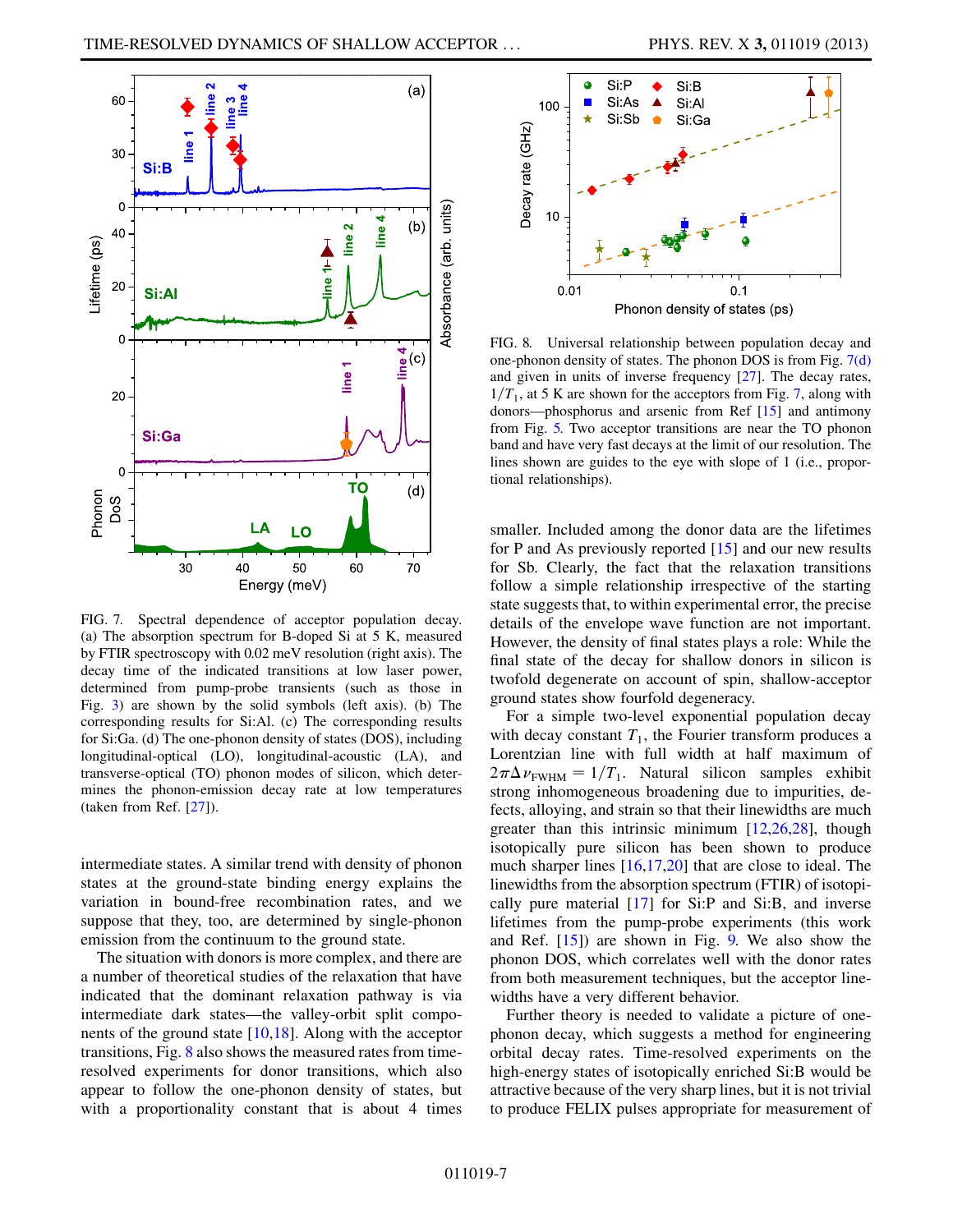<span id="page-7-6"></span>

FIG. 9. The FWHM linewidth from the FTIR of isotopically pure 28Si from Ref. [[17](#page-8-11)] (open symbols) and inverse lifetime  $1/2\pi T_1$  at low pumping power from this work and Ref. [\[15\]](#page-8-7) (solid symbols) for various Si:P (red) and Si:B (blue) transitions versus transition energy. In the case of the Si:B FTIR, only transitions that are strong and well isolated from other transitions have been included here. The phonon DOS (solid lines) has been scaled by the values indicated on the figure.

the higher-energy transitions; this must therefore be the subject of future work.

There is considerable work on the dynamics of spin and energy relaxation in quantum dots, which are also artificial atoms. Usually, electrons and holes are created together in an exciton and are not independent, so hole relaxation in undoped dots is very fast (e.g., subpicoseconds to few picoseconds in colloidal nanocrystals [\[29\]](#page-8-20)) because of the extra degree of freedom provided by the electron. Meanwhile, in doped dots, hole relaxation is nearly as fast (e.g., few ps in p-type InAs dots [\[30\]](#page-8-21)) but depends on the level separation relative to the various phonon energies. We note that donor potentials are more reproducible than for quantum dots, and there are many applications for which this is beneficial. The only other information on excited-state dynamics for acceptors is for GaAs; the transverse-spin dephasing time for Mn acceptors is of the order of 400 ps at helium temperatures [[31](#page-8-22)], and, similarly, the orbital relaxation time for Be is 350 ps [[32](#page-8-23)]. It seems likely that, in the latter case, given the similarity of the lifetimes with the long component in our data, it is the recombination of ionized acceptors that is being measured rather than the intra-acceptor lifetime.

#### VI. CONCLUSION

We show that the population relaxation times of the antihydrogenic optical transitions in natural (isotopically mixed)  $p$ -Si samples are in the range of 10 to 60 ps. The maximum relaxation time corresponds to approximately 400 optical cycles (i.e., Q is approximately 400), which is only about 3 times shorter than the maximum for  $n$ -type systems. The lifetimes follow a simple universal relationship with the phonon density of states and the final state multiplicity, irrespective of the details of the envelope function and its symmetry. The surprising longevity of the acceptor states in natural silicon is totally unanticipated from frequency-domain spectroscopy, and it also shows that orbital-state lifetimes are affected by very different processes than spin-state lifetimes for the orbital ground state, which, according to magnetic resonance data, are much shorter for acceptors compared to donors. Beyond demonstrating that we can do the physics of antihydrogen in natural silicon, our data show that THz manipulation of acceptor states could underpin novel devices for this underexploited frequency domain. We have added coherent control of acceptors to the toolkit for nano-orbitronics and spintronics. The combination of acceptors and donors will allow fabrication of multispecies molecules (e.g., dimers of P-Sb or P-B, and trimers such as Bi-P-Bi, etc.), trapped permanently in the host crystal, potentially fabricated with arbitrary spacing and symmetry using the atomic-scale lithography techniques being developed [\[7\]](#page-8-24); this idea will open up new possibilities for artificial molecules in the solid state.

## ACKNOWLEDGMENTS

We gratefully acknowledge the support of the EPSRC-UK (COMPASSS, Grant No. EP/H026622/1) and the FOM-NL in providing the required beam time on FELIX. We also highly appreciate the skillful assistance by the FELIX staff. We are grateful to M. L. Y. Pang for artwork in Fig. [1.](#page-1-0) We also acknowledge helpful discussions with Professor M. Thewalt.

- <span id="page-7-0"></span>[1] N. Piro, F. Rohde, C. Schuck, M. Almendros, J. Huwer, J. Ghosh, A. Haase, M. Hennrich, F. Dubin, and J. Eschner, Heralded Single-Photon Absorption by a Single Atom, Nat. Phys. 7[, 17 \(2010\).](http://dx.doi.org/10.1038/nphys1805)
- <span id="page-7-1"></span>[2] M. Hosseini, G. Campbell, B. M. Sparkes, P. K. Lam, and B. C. Buchler, Unconditional Room-Temperature Quantum Memory, Nat. Phys. 7[, 794 \(2011\).](http://dx.doi.org/10.1038/nphys2021)
- <span id="page-7-2"></span>[3] A. M. Stoneham, A. J. Fisher, and P. T. Greenland, Optically Driven Silicon-Based Quantum Gates with Potential for High-Temperature Operation, [J. Phys.](http://dx.doi.org/10.1088/0953-8984/15/27/102) [Condens. Matter](http://dx.doi.org/10.1088/0953-8984/15/27/102) 15, L447 (2003).
- <span id="page-7-5"></span>[4] P. T. Greenland, S. A. Lynch, A. F. G. van der Meer, B. N. Murdin, C. R. Pidgeon, B. Redlich, N. Q. Vinh, and G. Aeppli, Coherent Control of Rydberg States in Silicon, [Nature \(London\)](http://dx.doi.org/10.1038/nature09112) 465, 1057 (2010).
- <span id="page-7-4"></span>[5] G.W. Morley, M. Warner, A.M. Stoneham, P.T. Greenland, J. van Tol, C. W. M. Kay, and G. Aeppli, The Initialization and Manipulation of Quantum Information Stored in Silicon by Bismuth Dopants, [Nat. Mater.](http://dx.doi.org/10.1038/nmat2828) 9, 725 [\(2010\)](http://dx.doi.org/10.1038/nmat2828).
- <span id="page-7-3"></span>[6] B. N. Murdin, Juerong Li, M. L. Y. Pang, E. T. Bowyer, K. L. Litvinenko, S. K. Clowes, H. Engelkamp, C. R.